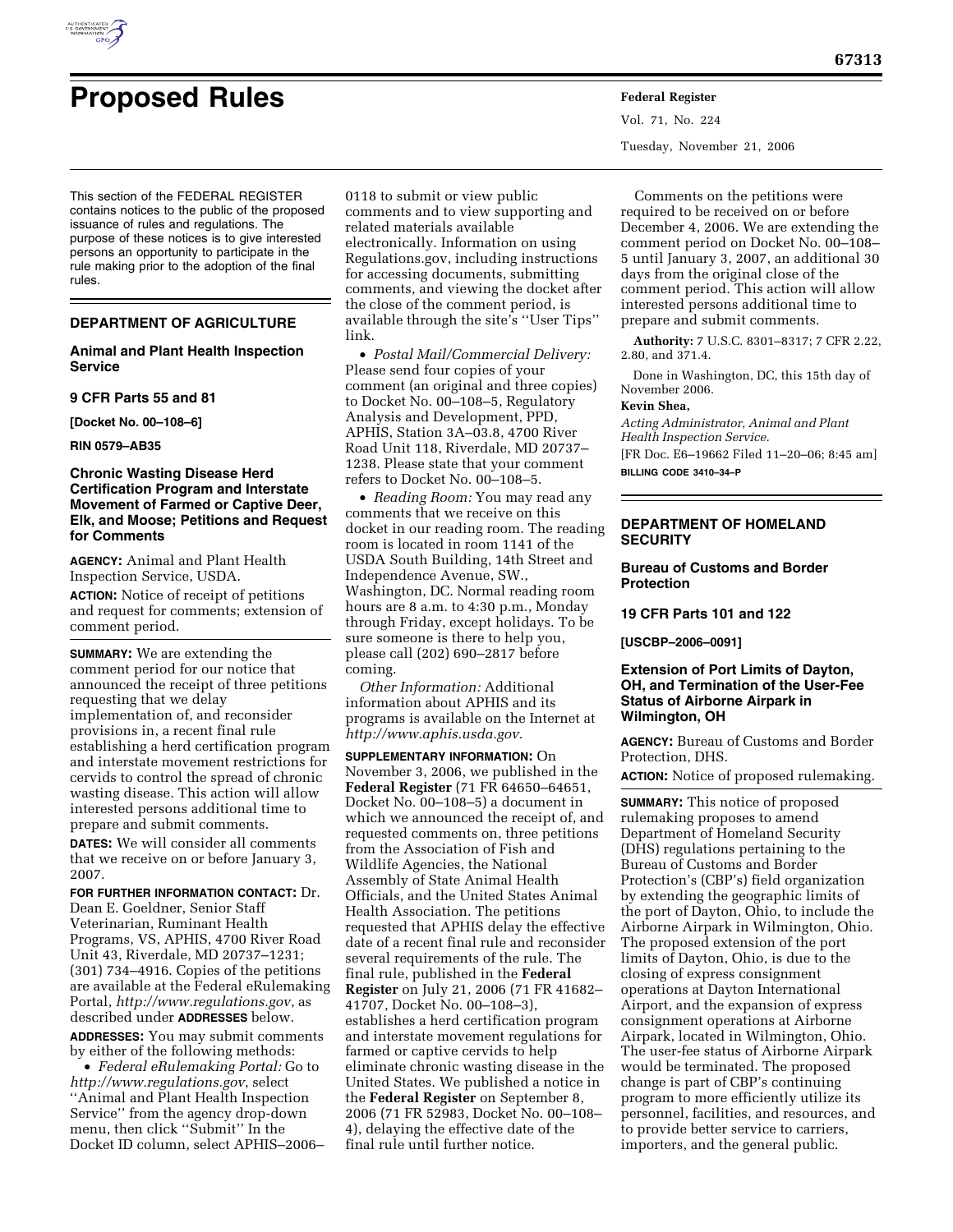**DATES:** Comments must be received on or before January 22, 2007.

**ADDRESSES:** You may submit comments, identified by *docket number*, by *one* of the following methods:

• Federal eRulemaking Portal: *http:// www.regulations.gov*. Follow the instructions for submitting comments via docket number USCBP–2006–0091.

• Mail: Border Security Regulations Branch, Office of Regulations and Rulings, Bureau of Customs and Border Protection, 1300 Pennsylvania Avenue, NW. (Mint Annex), Washington, DC 20229.

Instructions: All submissions received must include the agency name and docket number for this rulemaking. All comments received will be posted without change to *http:// www.regulations.gov*, including any personal information provided. For detailed instructions on submitting comments and additional information on the rulemaking process, see the ''Public Participation'' heading of the **SUPPLEMENTARY INFORMATION** section of this document.

*Docket:* For access to the docket to read background documents or comments received, go to *http:// www.regulations.gov*. Submitted comments may also be inspected during regular business days between the hours of 9 a.m. and 4:30 p.m. at the Office of Regulations and Rulings, Bureau of Customs and Border Protection, 799 9th Street, NW., Washington, DC. Arrangements to inspect submitted comments should be made in advance by calling Mr. Joseph Clark at (202) 572– 8768.

# **FOR FURTHER INFORMATION CONTACT:**

Michael Captain, Office of Field Operations, 202–344–2804.

# **SUPPLEMENTARY INFORMATION:**

#### **Public Participation**

Interested persons are invited to participate in this rulemaking by submitting written data, views, or arguments on all aspects of the proposed rule. CBP also invites comments that relate to the economic, environmental, or federalism effects that might result from this proposed rule. Comments that will provide the most assistance to CBP in developing these procedures will reference a specific portion of the proposed rule, explain the reason for any recommended change, and include data, information, or authority that support such recommended change.

#### **Background**

CBP ports of entry are places (seaports, airports, or land border ports) designated by the Secretary of Homeland Security where CBP officers or employees are assigned to accept entries of merchandise, clear passengers where appropriate, collect duties, and enforce the various provisions of customs and related laws. To facilitate the various duties of CBP, the organizational structure of CBP must, from time to time, be amended to respond to changing demands of the importing/exporting community.

There have been two express consignment operations in the Dayton area: Menlo Worldwide Forwarding/ Emery at Dayton International Airport (DAY) and Airborne Express at Airborne Airpark (ILN) in Wilmington, Ohio. The Menlo Worldwide Forwarding/Emery operation is within the Port of Dayton at the north edge of the current port boundaries, and Airborne Airpark is southeast of the current boundaries in Wilmington, Ohio. UPS purchased Menlo Worldwide Forwarding, shut down the Emery operation at Dayton International Airport, and has moved the work to their hub located in Louisville, Kentucky. DHL Express (USA) has purchased Airborne Express and has shut down the DHL operations in Cincinnati-Northern Kentucky Airport (CVG) in Covington, Kentucky. DHL Express (USA) is opening a new, much larger combined operation at Airborne Airpark. These changes in operations will result in an increase in the demand for CBP services at the Airborne Airpark.

In response to these changes, CBP is proposing to amend 19 CFR 101.3(b)(1) by extending the port limits of the Port of Dayton to include the Airborne Airpark, which is currently listed as ''Wilmington Airport'' in the list of userfee airports at 19 CFR 122.15(b) (note that the regulations currently refer to the airport as ''Wilmington Airport'' rather than the correct ''Airborne Airpark''). If the proposed port limits are adopted, CBP would relocate the CBP Dayton Port office from its current location at the Dayton International Airport to a new location near the new DHL operation at Airborne Airpark. CBP would also establish an adequately sized secure storage facility in efficient proximity to Airborne Airpark. The proposed changes are intended to allow for continued efficient operation and supervision of CBP services at the DHL facility.

Airborne Airpark is currently a user fee airport. CBP services at a user fee airport are not paid for out of appropriations from the general treasury of the United States. Instead, these services are provided on a fully reimbursable basis to be paid for by the

airport on behalf of the recipients of the services. The airport pays for CBP services and then seeks reimbursement from the actual users of those services.

If this proposal is adopted, the Commissioner of CBP would terminate the user fee status of Airborne Airpark and remove the listing ''Wilmington Airport'' from the user fee list in 19 CFR 122.15(b), because the facility would be included in the boundaries of the Port of Dayton. As a result of the termination of the user fee status of Airborne Airpark, the system of reimbursable fees for Airborne Airpark would be discontinued. This proposed change of status for Airborne Airpark from a user fee airport to inclusion within the boundaries of a port of entry would subject the airport to the passenger processing fee provided for at 19 U.S.C. 58c(a)(5)(B). This fee is collected by CBP and paid into the United States treasury. CBP services would be paid for out of appropriations from the general treasury.

#### **Current Port Limits of Dayton, Ohio**

The current port limits of Dayton, Ohio, as described in Treasury Decision (T.D.) 76–77 of March 3, 1976, include the territory within the city limits of Dayton, Ohio, as well as the territory within the township limits of the adjacent townships of Butler, Harrison, Wayne, and Mad River, Ohio.

#### **Proposed Port Limits of Dayton, Ohio**

The proposed port limits for Dayton, as well as being expanded to include the Airborne Airpark, substitute geographic information that is readily identifiable by the public in lieu of sometimes difficult to locate township boundaries. The geographic limits of the Port of Dayton are proposed to be as follows:

Beginning at the point where Federal Interstate Highway 75 crosses the Montgomery County—Miami County line; then west along the Montgomery County line to the point where Frederick Pike intersects the Montgomery County line; then south and east on Frederick Pike to the intersection with Dixie Drive; then south to Keowee Street, then south to Federal Interstate Highway 75 to the point where I–75 intersects the Montgomery County—Warren County line; then east along the county line (which becomes the Greene County— Warren County line) to the Clinton County line; then south along the Clinton County line to the intersection with Ohio State Route 350; then east on Route 350 to the intersection with Ohio State Route 73; then north and west on Route 73 to the intersection with U.S. Route 22; then west along Route 22 to